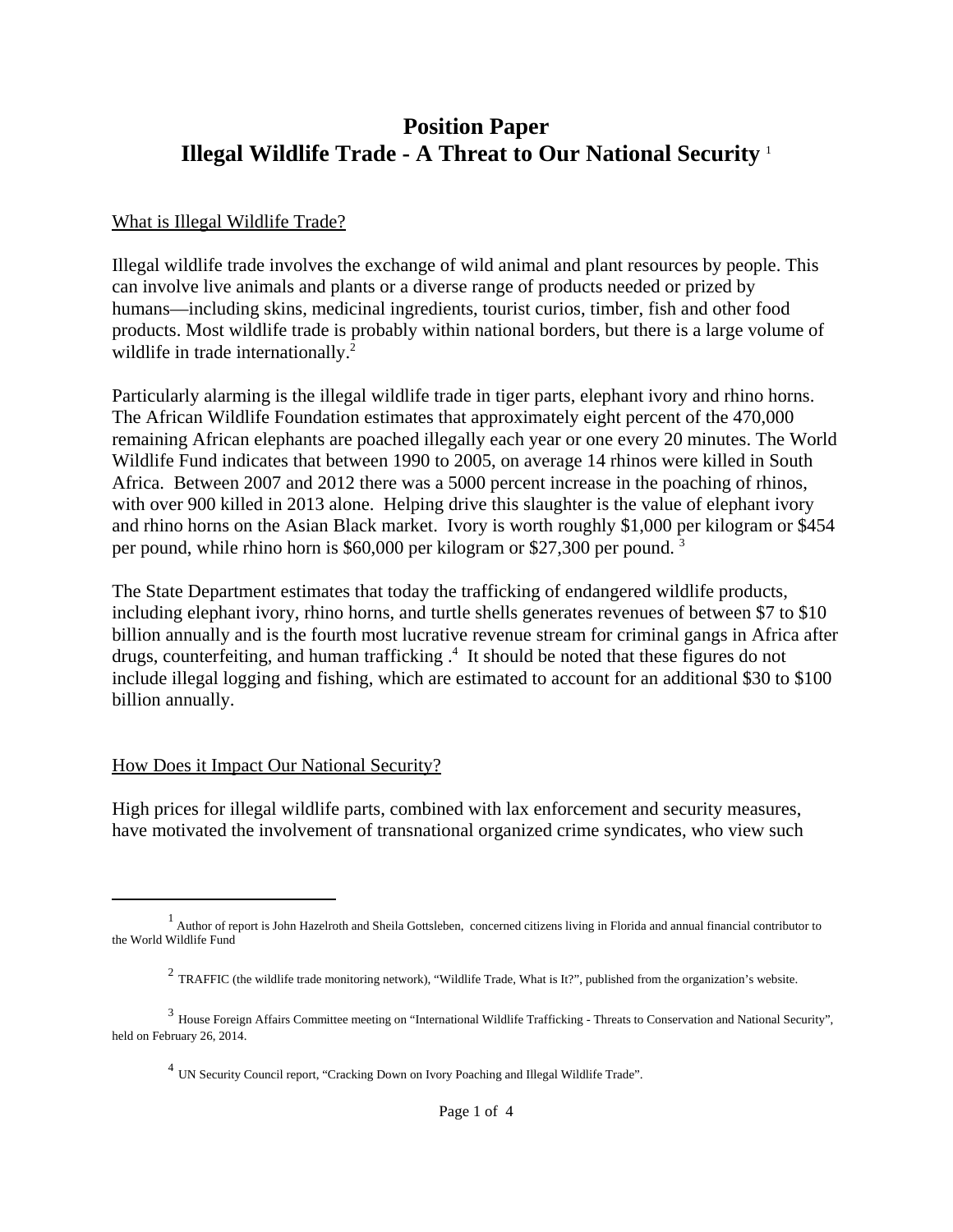trafficking as an opportunity for large profits with a low risk of detection.<sup>5</sup> This threat is very real - so real that the US intelligence community defines it as a major transnational organized crime threat. In March 2013, the Director of National Intelligence, James R. Clapper, testified before Congress on world-wide security threats. Mr. Clapper stated that. "Illicit trade in wildlife, timber, and marine resources constitutes a multi-billion industry annually, endangers the environment and threaten to disrupt the rule of law in important countries around the world". 6 INTERPOL and the United Nations Commissions on Crime Prevention and Criminal Justice have both recognized the increasing involvement of organized crime syndicates in wildlife crime Syndicates that carry out detailed planning, have significant financial support, understand/utilize new information technology, and are often well armed.<sup>7</sup>

Examples of two organizations profiting from the sale illegal wildlife parts include both al-Shabaab, an al-Qaeda affiliate, and the Lord's Resistance Army, a rebel group operating from Uganda.

al-Shabaab is the group responsible for the attack on the Westgate Mall in Nairobi, Kenya in September 2013 which 67 people lost their lives. In 2012, the Elephant Action League (EAL) estimated that "up to 40 percent" of the group activities were funded by the illegal ivory trade. EAL found that between one to three tons of ivory had passed through Somali ports each month, which resulted in between \$200,000 to \$600,000 for al-Shabaab.<sup>8</sup> They found that the Kismayo Port became a financial savior for al Shabaab and that al-Shabaab acted as a middleman, filling orders from agents in end-user counties in Asia and in the Gulf states.<sup>9</sup> It confirmed that this terrorist group pays better than average prices (US \$200 per kilogram in 2011-2012), making them desirable buyers of illicit ivory from small-time brokers. Kenya Wildlife Services (KWS), which has been cracking down on ivory smuggling at its ports and airports, has indirectly made al-Shabaab an even more attractive market, with a reputation for good prices, immediate payment, and ready access (to the ports of Marca and Kismayo, as well as the airport at Mogadishu).

As second example of profiteering from illegal wildlife trade involves the Lord's Resistance Army (LRA).<sup>10</sup> Once confined to Uganda, this group has now grown and is present in the

<sup>5</sup> World Wildlife Fund for Nature and Dalberg, Fighting Illicit Wildlife Trafficking, 2012.

<sup>6</sup> James R. Clapper (Director of National Intelligence), "Worldwide Threat Assessment of the US Intelligence Community", Statement for the Record, Hearing, Senate Select Committee on Intelligence, March 12, 2013.

<sup>7</sup> John E. Scanlon (Secretary-General of the Convention of International Trade in Endangered Species of Wild Fauna and Flora (CITES). "Ivory and Insecurity: The Global Implications of Poaching in Africa", May 24, 2012.

<sup>8</sup> Elephant Action League "Africa's White Gold of Jihad: al- Shabaab and Conflict Ivory", 2012

<sup>9</sup> A Voice for Elephants, "Al-Shabaab and theHuman Toll of the Illegal Ivory Trade", October 3, 2013.

<sup>10</sup>The Guardian, "Lord's Resistance Army Funded by Elephant Poaching", June 4, 2013.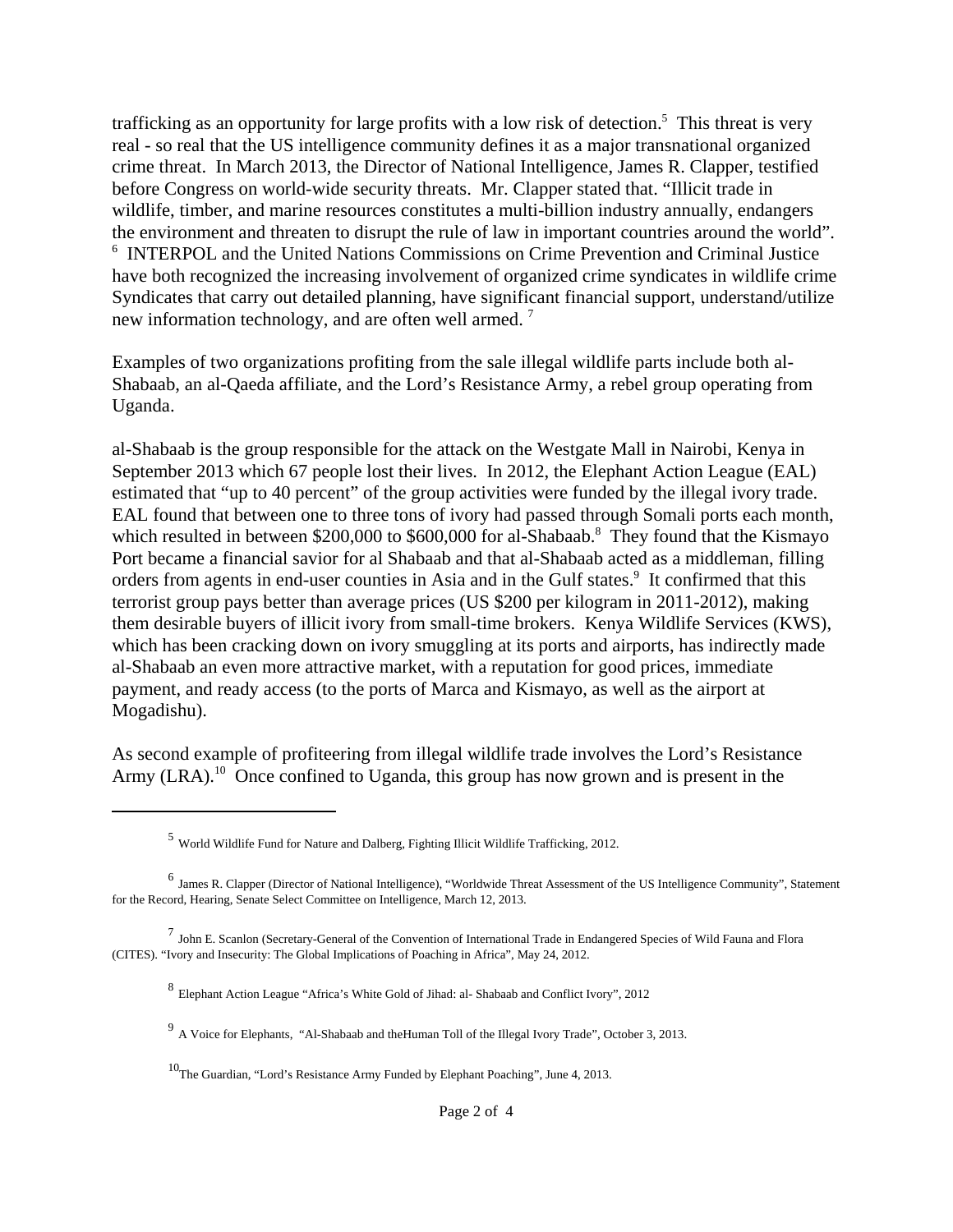Democratic Republic of Congo (DRC) and Central African Republic (CAR). This movement claims to fight for the rights of the Acholi people and over the past 24 years has carried out brutal attacks on remote villages across central Africa, and forced thousands of children to become soldiers and sex slaves. Eye witness accounts from park ranges, LRA escapees, and senior defectors report that Joseph Kony (Warlord) ordered African elephants to be killed in Garamba national park in CRA. Defectors also corroborate accounts that LRA transports ivory from DRC to CAR, where it is traded with Arab businessmen and officers from the Sudanese armed forces for cash, food, guns, ammunition, and medical supplies.

In a report to the UN Security Council, Secretary General Ban Ki-moon addressed these and other groups when he said that poaching and its potential links to other criminal, even terrorist, activities, "constitutes a grave menace to sustainable peace and security in centra Africa".

### Are There Other Negative Impacts of This Trade?

Besides the threat to our national security and the security of the free world, illegal wildlife trade results in other direct negative impacts. World Wildlife Fund, indicates that populations of species on earth have declined by an average 40 percent between 1970 and 2000, with the second largest direct threat to species survival, after habitat destruction, being wildlife trade. Wildlife is vital to the lives of a high proportion of the world's population, often the poorest.

Indirect negatives impacts include the introduction of invasive species which then prey on, or compete with, native species. Invasive species are as big a threat to the balance of nature as the direct overexploitation by humans of some species. This is now occurring at an alarming rate in south Florida. Another indirect negative impact involves the incidental killing of non-target species, such as dolphins and seabirds, when they are caught in fishing gear. It is estimated that over a quarter of the global marine fisheries catch is incidental, unwanted, and discarded. Incidental killing of animals also happens on land when crude traps are set (for example for musk deer).

## How is Florida Impacted?

It is important to note that Florida is not immune from the negative impacts of illegal wildlife trade. Recently, two men were found guilty and sent to prison for the illegal trafficking in wildlife including sharks, tropical fish, and sea fans. They sold illegally around the country from their company in Grassy Key, known as Key Marine, Inc., and were caught in a sting operation called Operation Rock Bottom.<sup>11</sup>

In addition to this incident, illegal trade has introduced non-native species into south Florida, and

<sup>&</sup>lt;sup>11</sup> CBS Miami, Two Florida Keys Men Get Prison For Wildlife Trafficking", December 4, 2013.